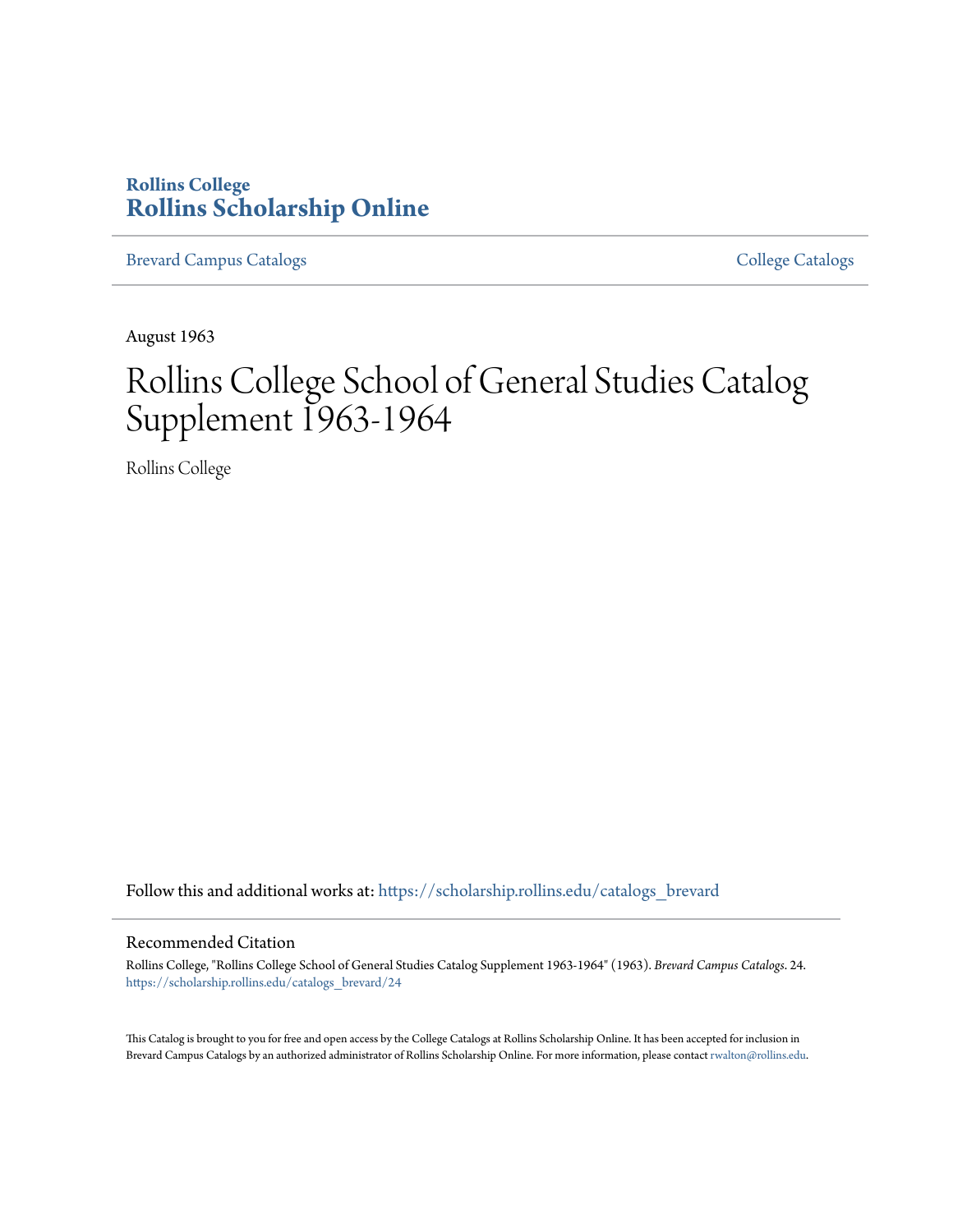# **ROLLINS COLLEGE THE SCHOOL OF GENERAL STUDIES**

 $7 - 27 - 64$ 

# **/suPPLEMENTS TO 1963 • 64 BULLETIN Effective August, 1964**

# **ADMISSION INFORMATION**

# ref. ppg. 3 & 4

#### **Degree Candidates**

Applicants for degree candidate status must have an official evaluation of advance standing credits prior to admission to degree candidacy. Prospective candidates must successfully complete six (6) semester hours in the School of General Studies before this evaluation will be made. The student must furnish official transcripts of all previous educational experience for evaluation; preferably at time of registration, but not later than the end of the first term. Grades, credits, and transcripts will be withheld until such documents are received. Subsequent registrations will not be permitted.

#### **Non-Degree Students**

Students registering for individual course credit must submit official document (as outlined in Bulletin, pg. 4) establishing credit eligibility. This evidence should be presented at the time of first registration, but not later than the end of the first term. Failure to comply will result in grades, credits, and transcripts being withheld, and subsequent registration will not be permitted.

A prospective student, not in good standing at previous school attended, is not automatically denied permission to register, but a letter of explanation must be submitted at time of registration.

### **Change of Status**

A non-degree student who wishes to apply for degree candidacy must comply with the regulations outlined above for "Degree Candidates" prior to his first registration as a degree candidate.

## ref. pg. 5

## **Requirements for Bachelor of General Studies Degree**

A completion of 128 semester hours of college-level work is required for the Bachelor of General Studies degree. At least 32 semester hours must be in courses at 300-400 level. The last 32 semester hours must be taken in the School of General Studies.